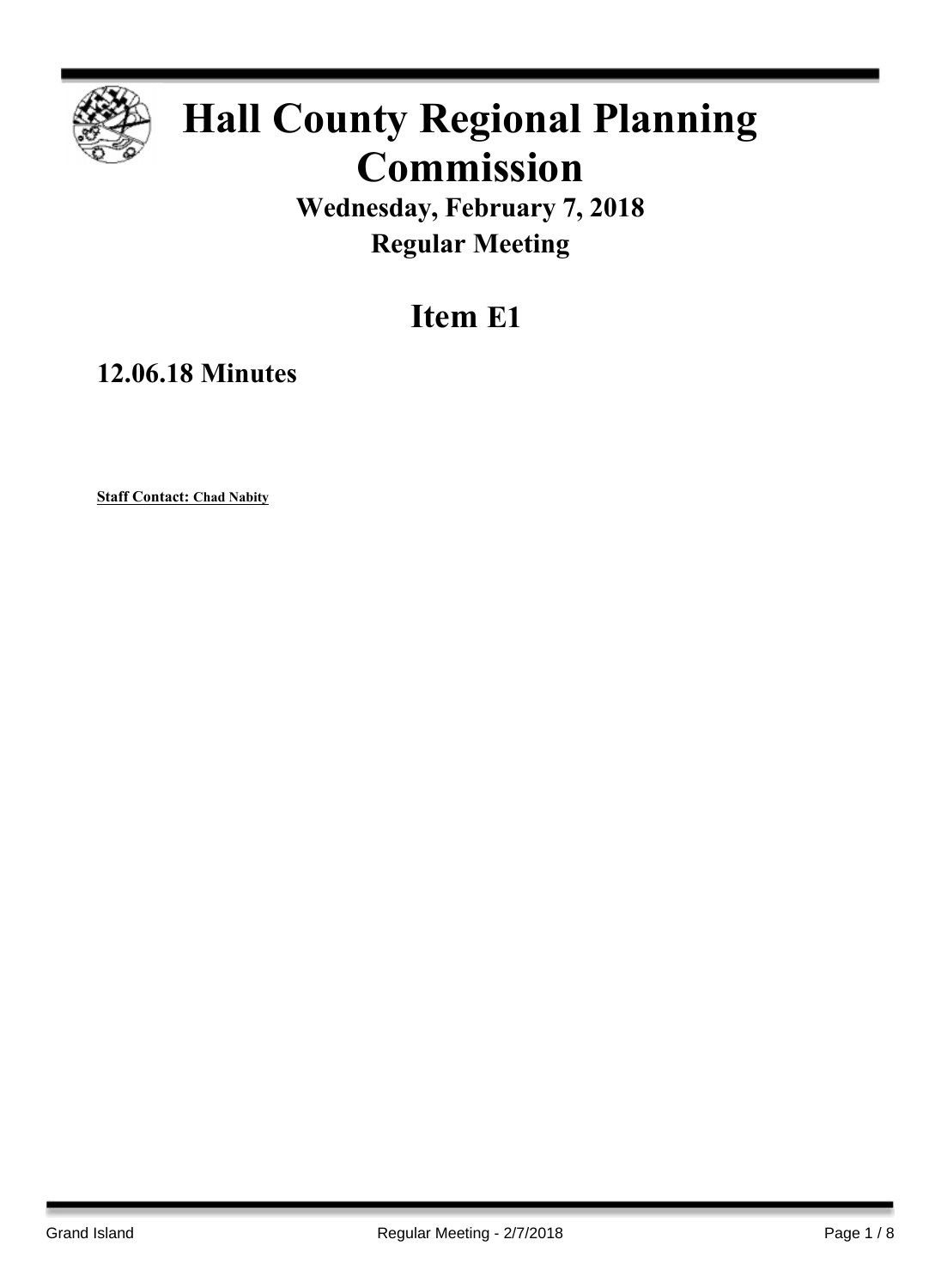

# THE REGIONAL PLANNING COMMISSION OF HALL COUNTY, GRAND ISLAND, WOOD RIVER AND THE VILLAGES OF ALDA, CAIRO, AND DONIPHAN, NEBRASKA

| Minutes          |  |
|------------------|--|
| for              |  |
| December 6, 2017 |  |
|                  |  |

The meeting of the Regional Planning Commission was held Wednesday, December 6, 2017, in the Council Chambers - City Hall – Grand Island, Nebraska. Notice of this meeting appeared in the "Grand Island Independent" on November 24, 2017.

| Present: Pat O'Neill | Robin Hendricksen (arrived at 6:58 p.m.) |
|----------------------|------------------------------------------|
| Les Ruge             | Dean Kjar                                |
| <b>Hector Rubio</b>  | Derek Apfel                              |
| Judd Allan           | Jaye Monter                              |
| Carla Maurer         | Greg Robb (arrived at 6:06 p.m.)         |
|                      |                                          |

Absent: Leonard Rainforth, Tony Randone.

- Other: Hall County Supervisor Karen Bredthauer, Grand Island City Councilman Mitch Nickerson, Hall County Engineer Steve Riehle, Grand Island Public Works Director John Collins.
- Staff: Chad Nabity, Tracy Overstreet Gartner.
- Press: Austin Koeller, Grand Island Independent.

#### **1. Call to order.**

Chairman O'Neill called the meeting to order at 6:00 p.m.

O'Neill stated that this was a public meeting subject to the open meetings laws of the State of Nebraska. He noted that the requirements for an open meeting are posted on the wall in the room and easily accessible to anyone who may be interested in reading them.

O'Neill also noted the Planning Commission may vote to go into Closed Session on any agenda item as allowed by State Law.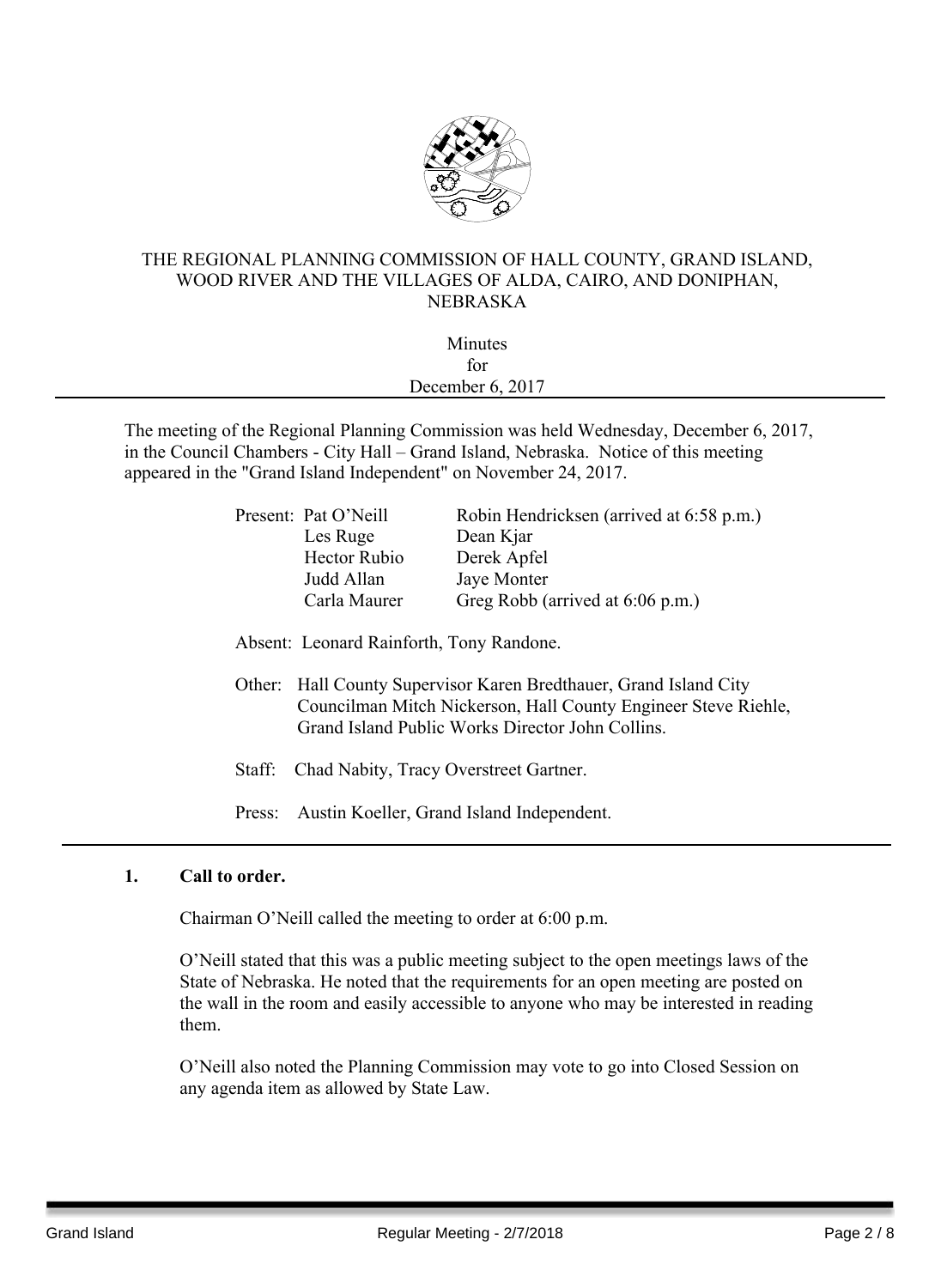The Commission will discuss and may take action on any item listed on this agenda.

The order of items on the agenda may be reorganized by the Chair to facilitate the flow of the meeting to better accommodate the public.

#### **2. Minutes of the November 1, 2017 meeting.**

A motion was made by Apfel and seconded by Maurer to approve the minutes of the November 1, 2017 meeting.

The motion carried with eight members in favor (Apfel, Allan, O'Neill, Ruge, Maurer, Monter, Rubio and Kjar) and no members voting no or abstaining.

#### **3. Request Time to Speak.**

Steve Spaulding, 3204 S. Shady Bend Road, Items 6 and 7; Christie DePoorter, 3321 Conrad Drive, Items 6 and 7; Elaine Dooley, 3060 Roselawn Drive, Items 6 and 7; Linda Uhrich, 3126 Goldenrod Drive, Items 6 and 7. The following requested time to speak during discussion on Items 6 and 7: Ray Dooley, 3060 Roselawn Drive.

#### **4. Public Hearing – Redevelopment Plan – Take Flight Investments LLC–**

Concerning an amendment to the redevelopment plan for CRA Area 1 for a Site Specific Redevelopment Plan of 209 W. Third, Grand Island, Hall County, Nebraska (C-07-2018GI)

This item was held after the public hearings on Items 5 and 6 as the developer had not yet arrived, but had indicated he would be arriving from another meeting. O'Neill opened the public hearing.

Nabity said this redevelopment plan by Think Smart LLC is seeking to redevelop the former Connie Swanson Photography building at 209 W. Third into commercial space on the first floor and residential space on the mezzanine and second floor. Nabity said the mixed use downtown is consistent with Grand Island's comprehensive plan.

Ruge asked about access to the alley for fire response. Nabity said the development will have to comply with fire code.

O'Neill closed the public hearing.

A motion was made by Hendricksen and seconded by Allan to recommend approval of the redevelopment plan and Resolution 2018-05, finding that the plan is consistent with the comprehensive land use plan.

The motion carried with ten members in favor (Apfel, Allan, O'Neill, Ruge, Maurer, Robb, Monter, Rubio, Hendricksen and Kjar) and no members voting no or abstaining.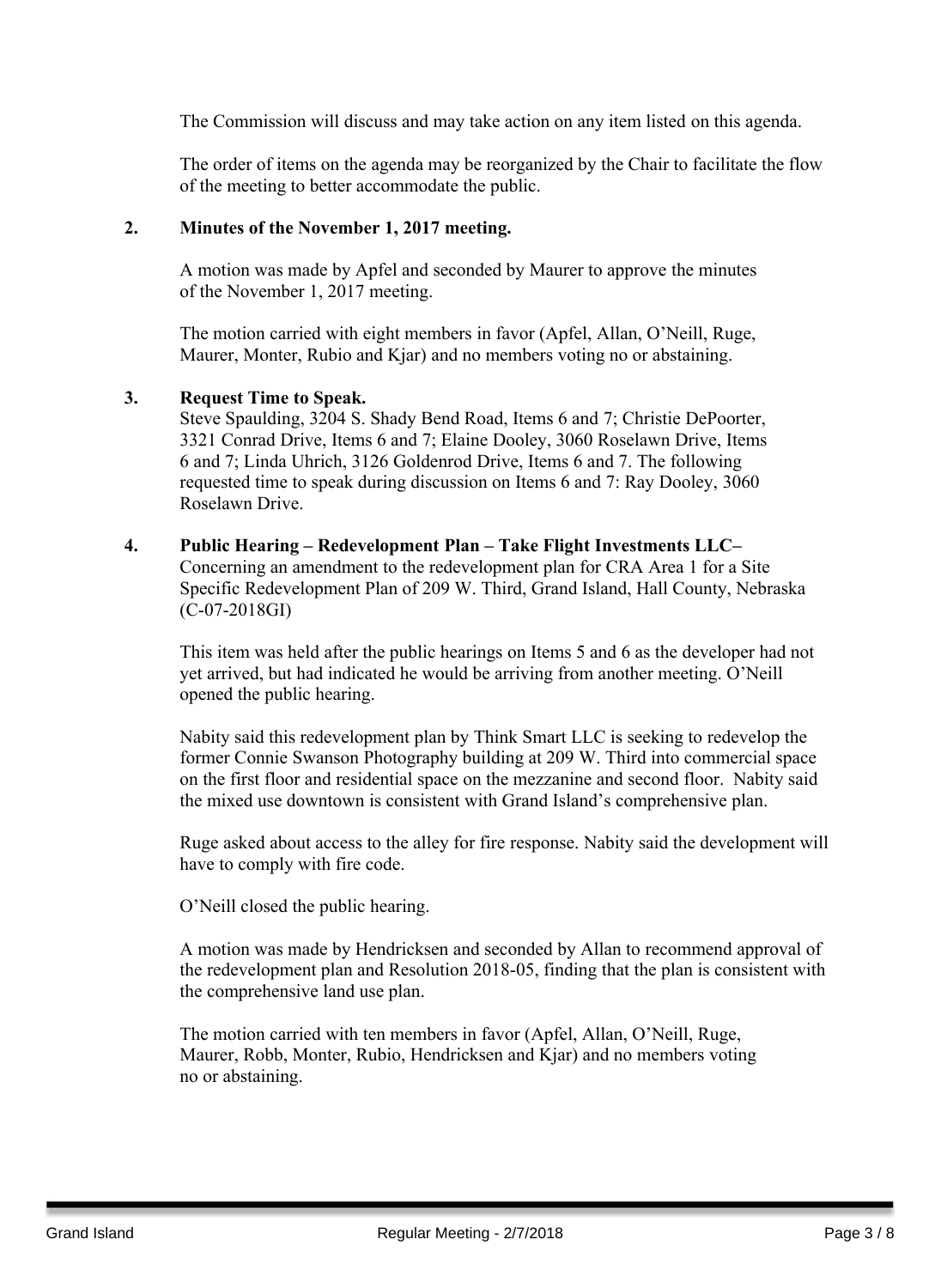**5. Public hearing – One and Six Year Street Improvement Plan – Grand Island** – Public hearing and action on the 2018 to 2023 street improvement plan for the City of Grand Island, Hall County, Nebraska (C-08-2018GI)

O'Neill opened the public hearing.

Grand Island Public Works Director John Collins detailed the street improvements that were substantially completed over the current year. He then displayed a spreadsheet listing the proposed projects for the next six years. Collins said upgrades to the Five Points intersection and work on the Sycamore Street underpass are of note. Upgrades to 13<sup>th</sup> Street have been moved up to the 2018-19 fiscal year due to the proposed relocation of a fire station at  $13<sup>th</sup>$  and North Road. Other projects in the next year include reconfiguring Stolley Park, raising the clearance from 13 feet to 16 feet and improving drainage on the Sycamore Street underpass, widening and improving Old Potash Highway on either side of Highway 281, and the standard local resurfacing projects. Collins then displayed a map of the projects for 2019-2023.

Ruge and Allan asked about state funding, design and timeline for the Highway 30 realignment, which Collins said is on tap for 2022. Ruge expressed concern that the Old Potash work needed to extend further west to Engleman Road. Collins said that area is under study but will likely be addressed in a separate project. Ruge said 13<sup>th</sup> Street and the North Road area needs more upgrades that those planned. Collins said 13th Street does have a lot of traffic. He said morning and evening commute traffic causes more delays on 13th than traffic from Westridge Middle School, although the school does create traffic congestion issues. Collins would like to see those addressed in the next six years – as well as improving all the intersections along North Road. Kjar asked about a traffic signal at 13th and North to accommodate the proposed fire station and 911 center there. Collins said a roundabout would work better for the next 20 years. A signal would require turning lanes.

O'Neill closed the public hearing.

A motion was made by Ruge and seconded by Kjar to recommend approval of the Grand Island One and Six Year Street Improvement Plan.

The motion carried with nine members in favor (Apfel, Allan, O'Neill, Ruge, Maurer, Robb, Monter, Rubio and Kjar) and no members voting no or abstaining. (Hendricksen did not vote as he hadn't yet arrived at the meeting.)

**6. Public hearing – Rezoning – Grand Island** – A request to rezone part of Lot 1 and all of Lot 2 of proposed Meadow Lane Seventh Subdivision from LLR Large Lot Residential to B-2 General Business Zone, in the jurisdiction of the City of Grand Island, Hall County, Nebraska (C-33-2017GI)

O'Neill opened the public hearing.

Nabity said this rezoning has been before the commission at the July meeting and was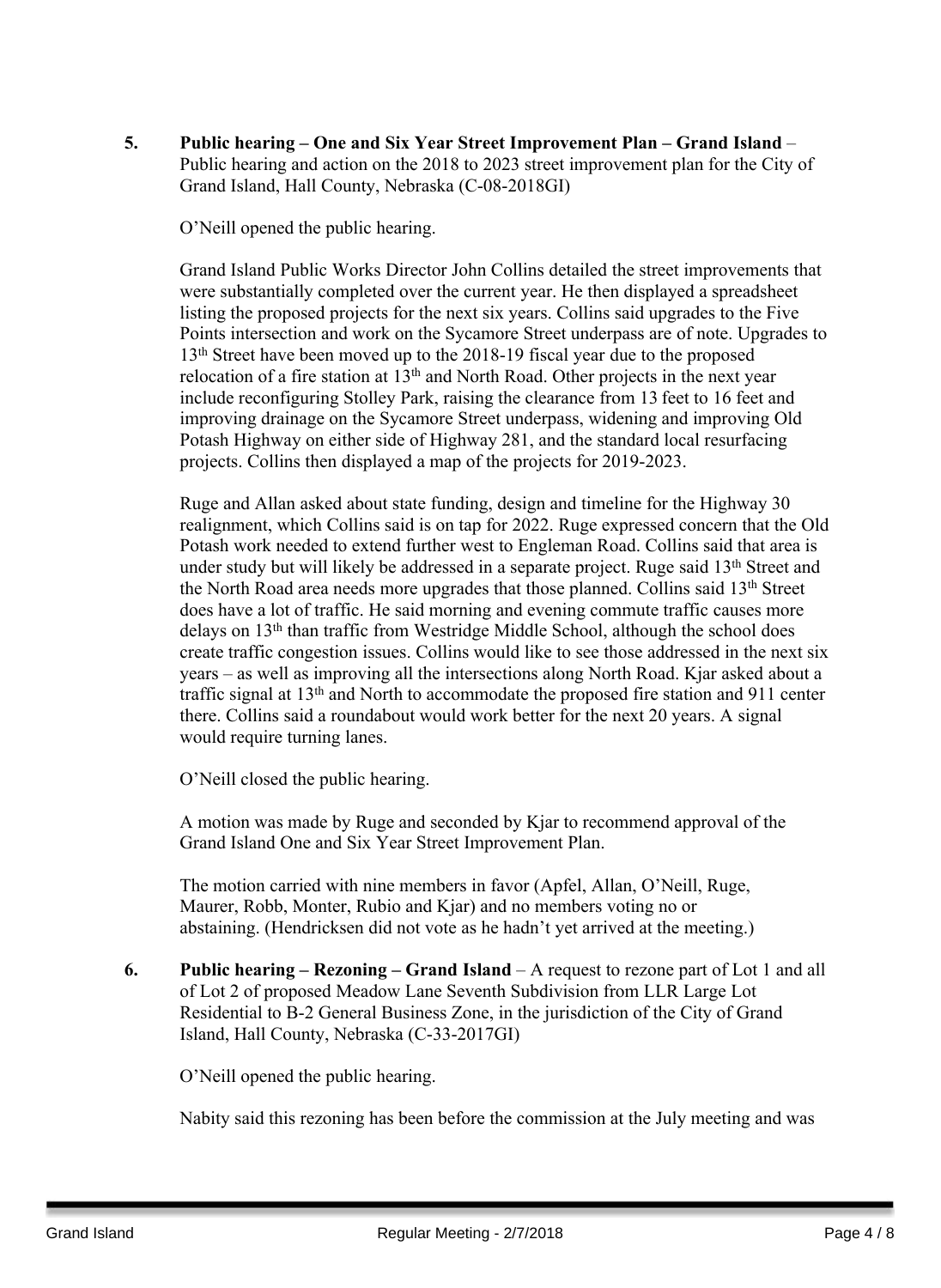reconfigured to allow residential lots along Conrad and Goldenrod Drive. However, the Grand Island City Council referred the rezoning and final plat back to the planning commission amid drainage concerns in the area. Nabity said the area doesn't drain well and never really has. He said the county, which has jurisdiction over the roads in the subdivision, last cleaned out the ditches there in 1994. Nabity said he and Hall County Engineer Steve Riehle met with neighbors to work out possible drainage remedies. Nabity said property owner Steve Spaulding has consented to a 30-feet wide drainage easement through part of the subdivision, the developers have consented to creation of a 1.5 acre water retention pond to hold and meter out rainfall and runoff and the county has consented to cleaning out ditches.

Riehle said the county has two proposed short-term remedies – to clean out the ditches along Conrad Drive and Goldenrod and to work with Spaulding to design and implement a 30-feet wide drainage easement along the path of the original slough. Riehle said long term the county plans to work with the Natural Resources District to improve drainage along the slough. Riehle said there is a 4-inch high rise in the slough now that serves as a dam to water trying to flow through. Riehle said ultimately work needs to be done both up gradient (by Wal-Mart South) and down gradient (into Merrick County) to improve water flow through the subdivision. Riehle said the water retention cell could also help improve water flow.

O'Neill asked why the county should pay to clear out ditches when statute states property owners should do so. Riehle said this particular issue has become a health and welfare issue, so he feels the county should do more. Riehle said he feels the county has been negligent in waiting so long to clear out ditches. O'Neill said he was researching state statute and found that the county can make property owners clear drainage ways on their property. O'Neill said if the county doesn't take such action, five property owner can petition the county to force the county to take action. Riehle confirmed that state statute states a county "shall" take drainage action upon petition by five affected property owners.

Riehle said the county is also looking at a potential paving district for an orphaned gravel stretch of Conrad and is looking at replacing/relaying some culvert pipe along Conrad.

Christie DePoorter, 3321 Conrad Drive, owner and developer, spoke in favor of the rezoning. She said over the past six months work has been done to address concerns. Residential lots were identified along Conrad and Goldenrod to maintain the neighborhood feel, she said. DePoorter said restrictive covenants will be prepared to require a green space on the north end of Lot 2 (commercial lot) that can be used in the future for the creation of a 1-acre to 1.5-acre water retention cell to meter water out so the slough is not overwhelmed. She said work is being done with Spaulding to have the drainage easement identified that can serve as the outlet for the retention cell, which is proposed now to be 15 to 20 inches deep with sloped sidewalls. DePoorter said the southwest end of Lot 2 will have an access off Highway 34 and a 40-feet wide easement road will allow access to both Lot 2 and Lot 1. The northern access on Lot 1 that enters onto Conrad is there only to meet the city's regulations of frontage on a public road for all lots. That Conrad access will be a maintenance driveway, not one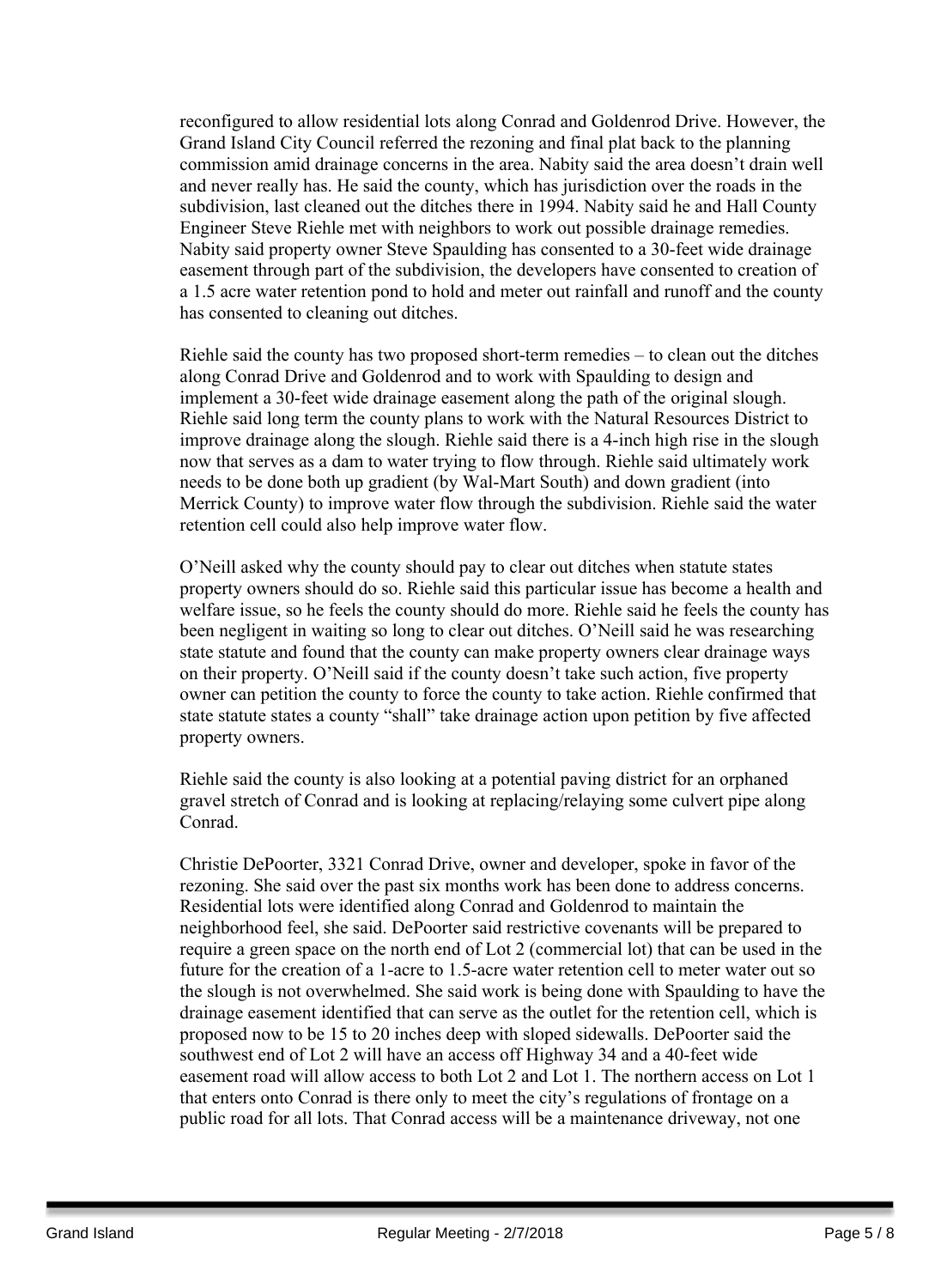that can be accessed by commercial trucks, she said. DePoorter said there are currently no buyers for the proposed commercial lots. There were previously two interested buyers, but their interest ceased after the concerns raised by neighbors back in July.

Steve Spaulding, 3204 S. Shady Bend Road, spoke in favor of the rezoning. He said it makes sense to have commercial usage along Highway 34, but he also favors improving the drainage. Spaulding said he is willing to give up one-half acre of his property for creation of a 30-feet wide drainage easement that the county will take over and maintain. Spaulding said the drainage easement and clearing out ditches should improve drainage through the subdivision as it currently exists. If the Meadow Lane  $7<sup>th</sup>$ area is fully developed, Spaulding said the water retention cell will be needed in order to hold about 90,000 cubic feet of water and meter it out over one to two days after a significant rain.

Elaine Dooley, 3060 Roselawn Drive, said many concerns have been addressed, however she is concerned about standing water in the retention cell and mosquito populations. She is also concerned about existing Highway 34 traffic and fears vehicles slowing to turn into the proposed commercial lots will pose a safety risk. She would like a turn lane there. O'Neill said the state will not allow a turn lane there, however he plans to ask for a speed limit reduction during the next Metropolitan Planning Organization meeting, of which he is the Regional Planning Commission liaison.

Linda Uhrich, 3126 Goldenrod Drive, said the subdivision has had water problems for more than 20 years. The residents there ask the county for improvement and nothing happens. She said when it rains, homeowners dewater, which is nearly useless because they pump water out into their yards, which recycles into the home again. Uhrich said she agrees that something should happen with the field the developers want rezoned, but she has concerns with the water. She wants to see something done so that properties are not flooded.

O'Neill asked that the 1963 aerials shots of the area be displayed so that the commission could see that the subdivision was built in the bottom of the slough. O'Neill asked if drainage easements through the subdivision have been recorded. Nabity said yes.

Ray Dooley, 3060 Roselawn Drive, asked about truck restrictions on the driveway onto Conrad and what improvements down gradient could be made. O'Neill reiterated the ability to force the county to improve drainage through a five-person petition. Nabity said drainage issues up- and down-gradient aren't issues that are related to the rezoning of this particular parcel.

O'Neill called DePoorter to the podium and asked if she would agree to a no-truck stipulation for the driveway on Conrad. She said yes. O'Neill asked DePoorter if she would consent to the set aside of green space for future creation of a water retention cell on Lot 2. She said yes. Allan asked about maintenance on the retention cell. Riehle said he wants the floor of the retention cell built up one foot above the floor of the ditches so that the cell remains dry except for major rain events. That will allow the cell to be mowed and maintained.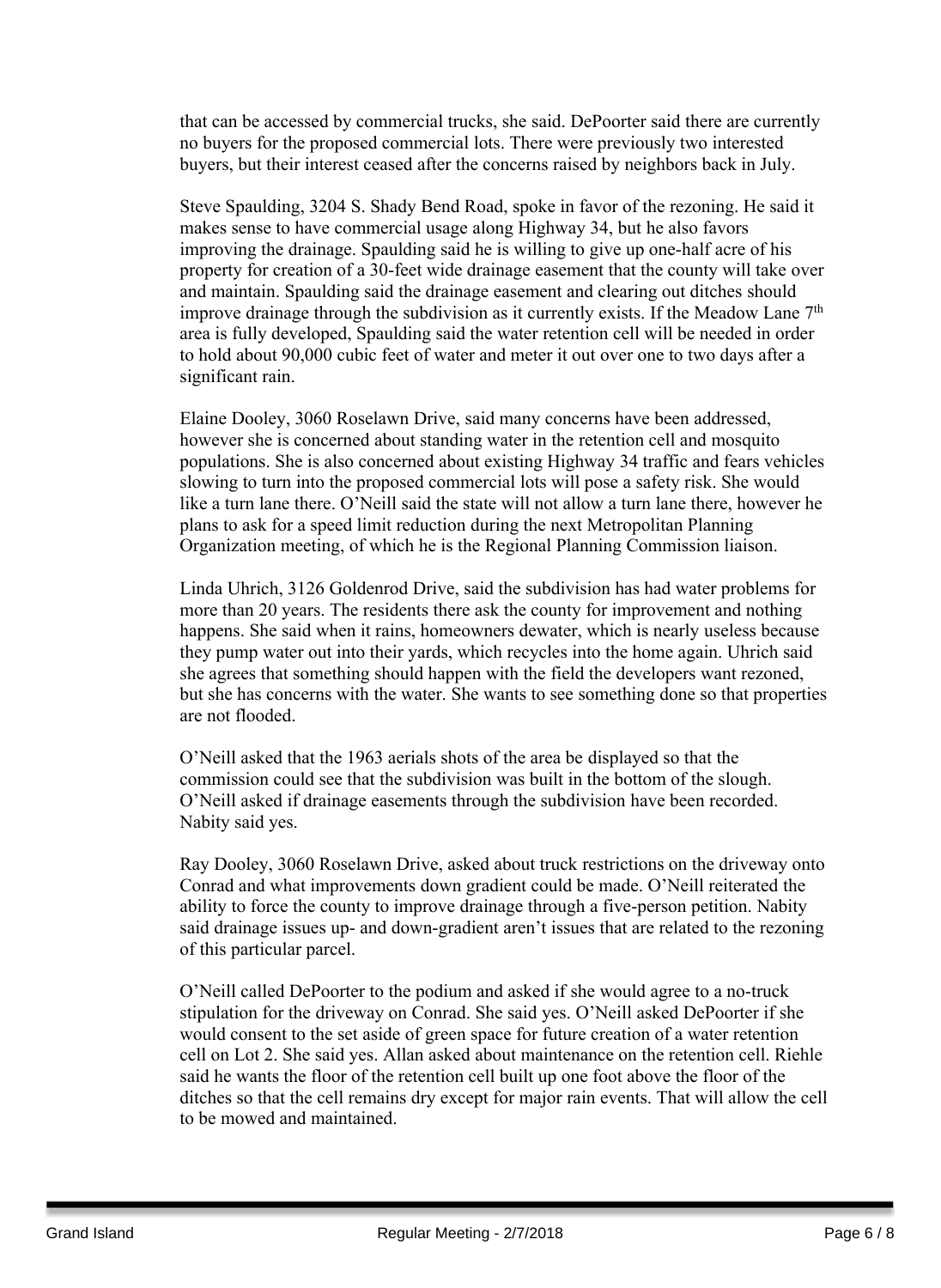O'Neill closed the public hearing.

A motion was made by Ruge and seconded by Robb to recommend approval of the rezoning from LLR Large Lot Residential to B-2 General Business.

The motion carried with nine members in favor (Apfel, Allan, O'Neill, Ruge, Maurer, Robb, Monter, Rubio and Kjar) and no members voting no and one abstaining (Hendricksen.)

**7. Final Plat – Meadow Lane 7 th Subdivision** – Located north of Highway 34 and west of Shady Bent Road in the jurisdiction of Grand Island, in Hall County, Nebraska. (6 lots, 11.68 acres)

A motion was made by Ruge and seconded by Kjar to stipulate that the subdivision agreement for the Meadow Lane 7<sup>th</sup> Subdivision (which the commission approved September 6, 2017) include a prohibition on a commercial driveway onto Conrad Drive and that green space be set aside on Lot 2 to accommodate the size and design of a water retention cell that meets the approval of the county engineer.

The motion carried with nine members in favor (Apfel, Allan, O'Neill, Ruge, Maurer, Robb, Monter, Rubio and Kjar) and no members voting no and one abstaining (Hendricksen.)

# **Consent Agenda**

- **8**. **Final Plat – TDKM Subdivision – Hall County** located south of Platte River Drive and west of Hilltop Road in Hall County, Nebraska (1 lot, 1.02 acres)
- **9. Final Plat – Walker Acres Subdivision – Hall County** located south of Lepin Road and west of 190th Road in Hall County, Nebraska ( 1 lot, 3.4407 acres)
- **10. Final Plat – Stacy Jo 2 nd Subdivision – Wood River –** located south of Wood River Road and east of Cottonwood Street in the City of Wood River, in Hall County, Nebraska (1 lot, 0.551 acre)

A motion was made by Hendricksen and seconded by Apfel to recommend approval of the final plats for TDKM Subdivison, Walker Acres Subdivision and Stacy Jo 2<sup>nd</sup> Subdivision.

The motion carried with ten members in favor (Apfel, Allan, O'Neill, Ruge, Maurer, Robb, Monter, Rubio, Hendricksen and Kjar) and no members voting or abstaining.

# **11. Election of Officers**

A motion was made by Apfel and seconded by Maurer to retain the current slate of officers: Chairman Pat O'Neill, Vice Chairman Jaye Monter and Secretary Les Ruge.